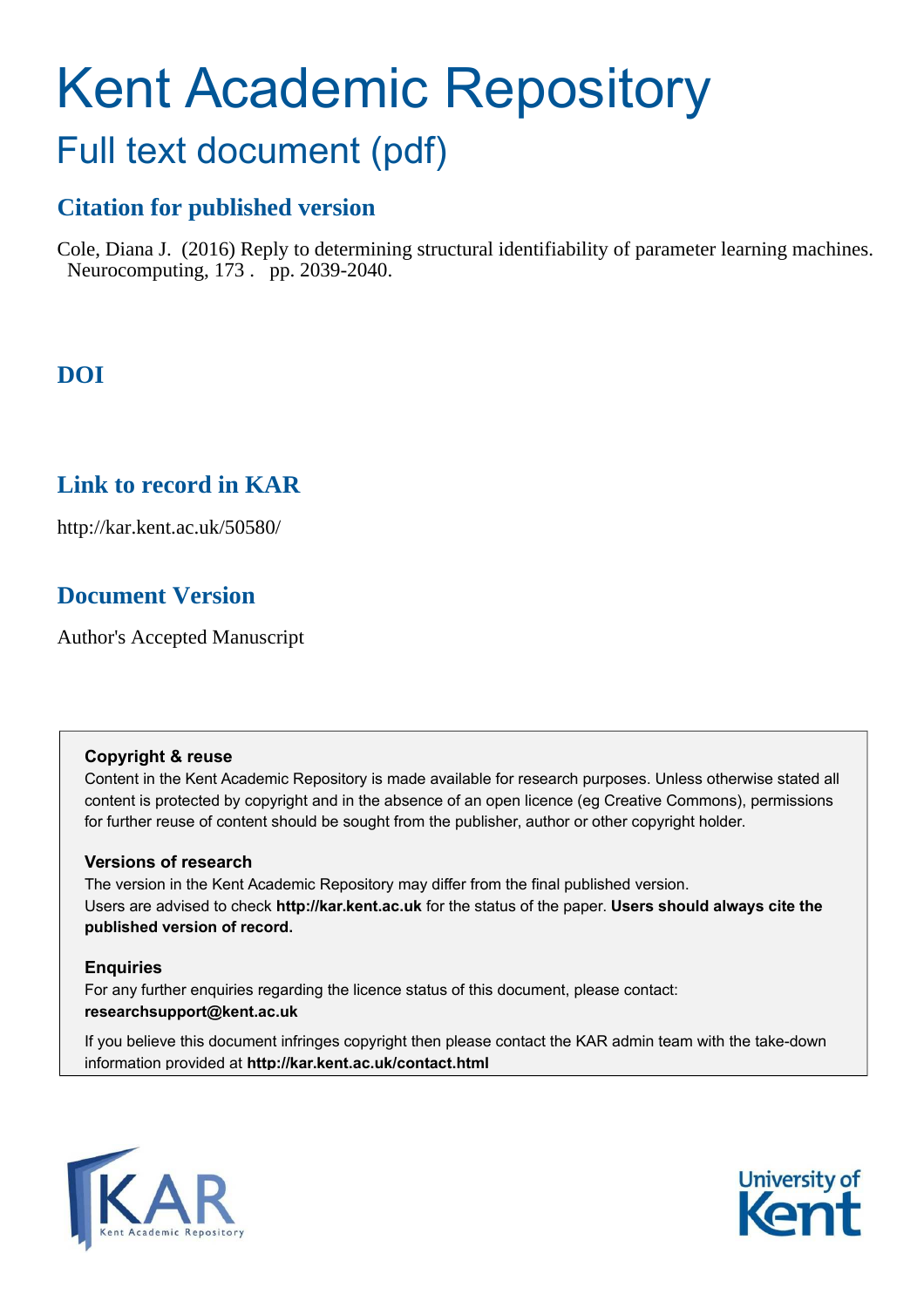## Reply to determining structural identifiability of parameter learning machines

#### D.J. Cole<sup>a,∗</sup>

<sup>a</sup>School of Mathematics, Statistics and Actuarial Science, University of Kent, Canterbury, CT2 7NF, UK

#### Abstract

The paper Ran and Hu (2014, Neurocomputing) examines identifiability and parameter redundancy in classes of models used in machine learning. This note discusses the results on global identifiability and also clarifies that the paper's results on parameter redundancy already exist in the paper Cole et al. (2010, Mathematical Biosciences).

Keywords: derivative matrix, exhaustive summaries, global identifiability, Jacobian matrix, local identifiability, parameter redundancy

#### 1. Introduction

There is a long history of testing for identifiability of models by testing the rank of a matrix formed by differentiating some representation of a model with respect to the parameters of the models; for example, see [1, 2, 3, 4]. However this test only distinguishes whether a model is at least locally identifiable or nonidentifiable, and not whether a model is globally identifiable. The exception is for exponential family models, where the model will either be non-identifiable or globally identifiable [1]. However Ran and Hu [5] uses a similar test to distinguish between non-identifiable or globally identifiable in cases where the model is not necessarily from the exponential family. In this note we provide

Preprint submitted to Neurocomputing Theorem 3 July 9, 2015

<sup>∗</sup>Corresponding author

Email address: d.j.cole@kent.ac.uk (D.J. Cole)

URL: http://www.kent.ac.uk/ims/personal/djc24/index.htm (D.J. Cole)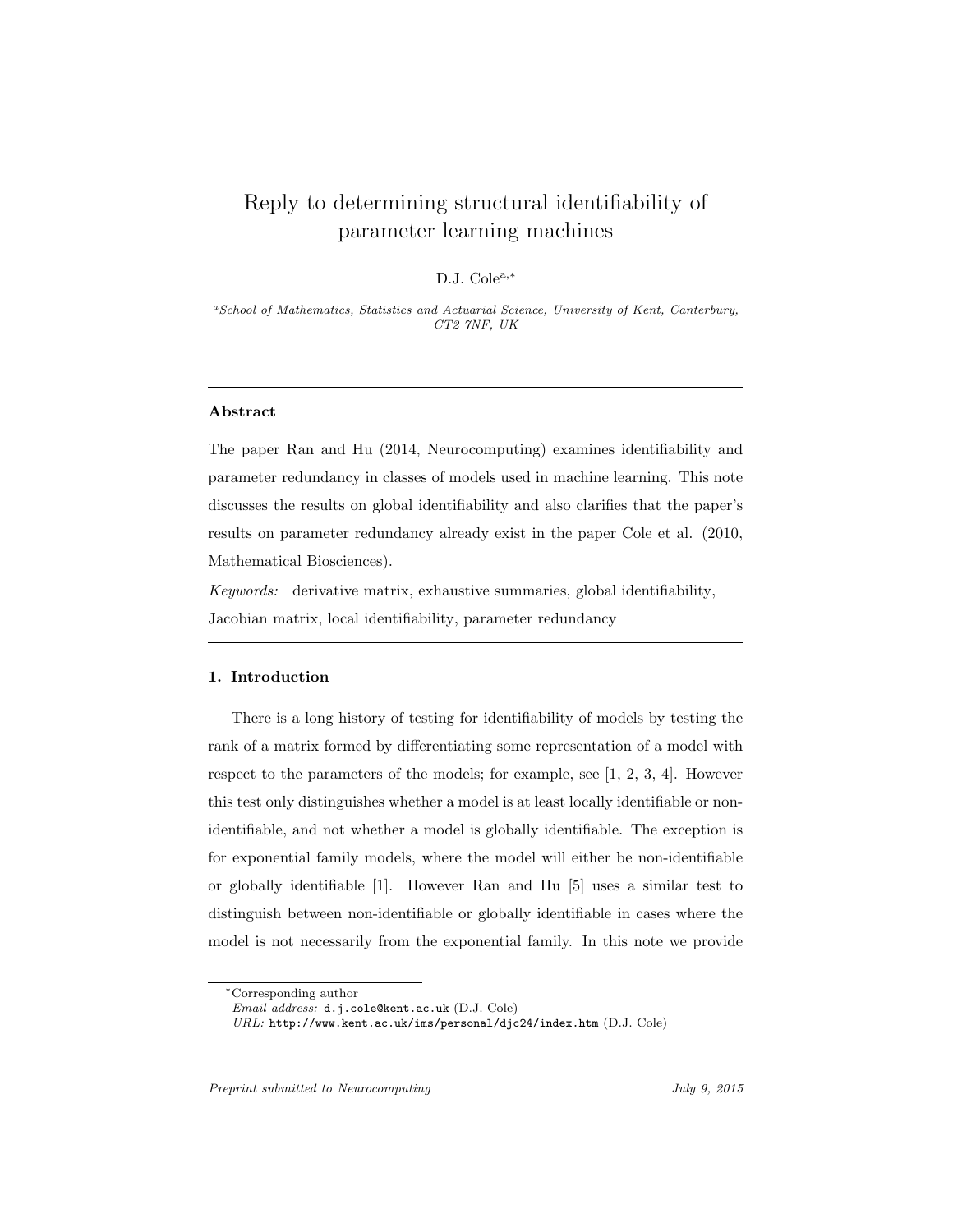counter examples which are locally identifiable, but which Ran and Hu [5]'s theorems would classify as globally identifiable. Maple code for the examples of this note are provided in the supplementary material.

Ran and Hu [5] also discuss the concept of an exhaustive summary, which is a unique representation of a model. This term is used for continuous state-space models in [3] and then extended to any model with an explicit representation in [6]. One reason a model can be non-identifiable is because it is overparameterised and could be reparameterised in terms of a smaller number of parameters. This is known as parameter redundancy; for example, see [4, 6]. Section 5 in [5] provides results on parameter redundancy which are already provided in [6].

#### 2. Parameter Redundancy

A model,  $M(\theta)$ , with p parameters  $\theta = [\theta_1, \ldots, \theta_p]$ , is parameter redundant if it can be reparameterised as  $M(\beta)$ , with q parameters  $\beta = [\beta_1, \ldots, \beta_q]$ , where  $\beta = f(\theta)$ , for some function f and where  $q < p$ . Theorem 2a of Cole et al. [6] states that for any exhaustive summary of a model,  $\kappa$ , it can be determined whether or not a model is parameter redundant by calculating the rank of the derivative matrix  $\mathbf{D} = [\partial \kappa_j / \partial \theta_i]$ . If the rank is less than p then the model is parameter redundant. This is identical to Theorem 6 of [5] but published four years earlier. Theorem 2b of [6] generalises results from [7, 8, 9] to allow for a reparameterisation that results in a model that is no longer parameter redundant. Such a reparameterisation is known as locally identifiable reparameterisations [8, 9] or estimable parameter combinations [7].

The rank of the derivative matrix can be found using a symbolic algebra package such as Maple. In this paper, Maple version 18 was used. Maple can theoretically be used to check for parameter redundancy in any model, with an explicit exhaustive summary. However in structurally complex models this becomes computationally infeasible. Examples are given in Cole et al. [6]. This problem can be solved by using a structurally simpler exhaustive summary which can be seen in example 7 and 8 of [5]. Further results in Cole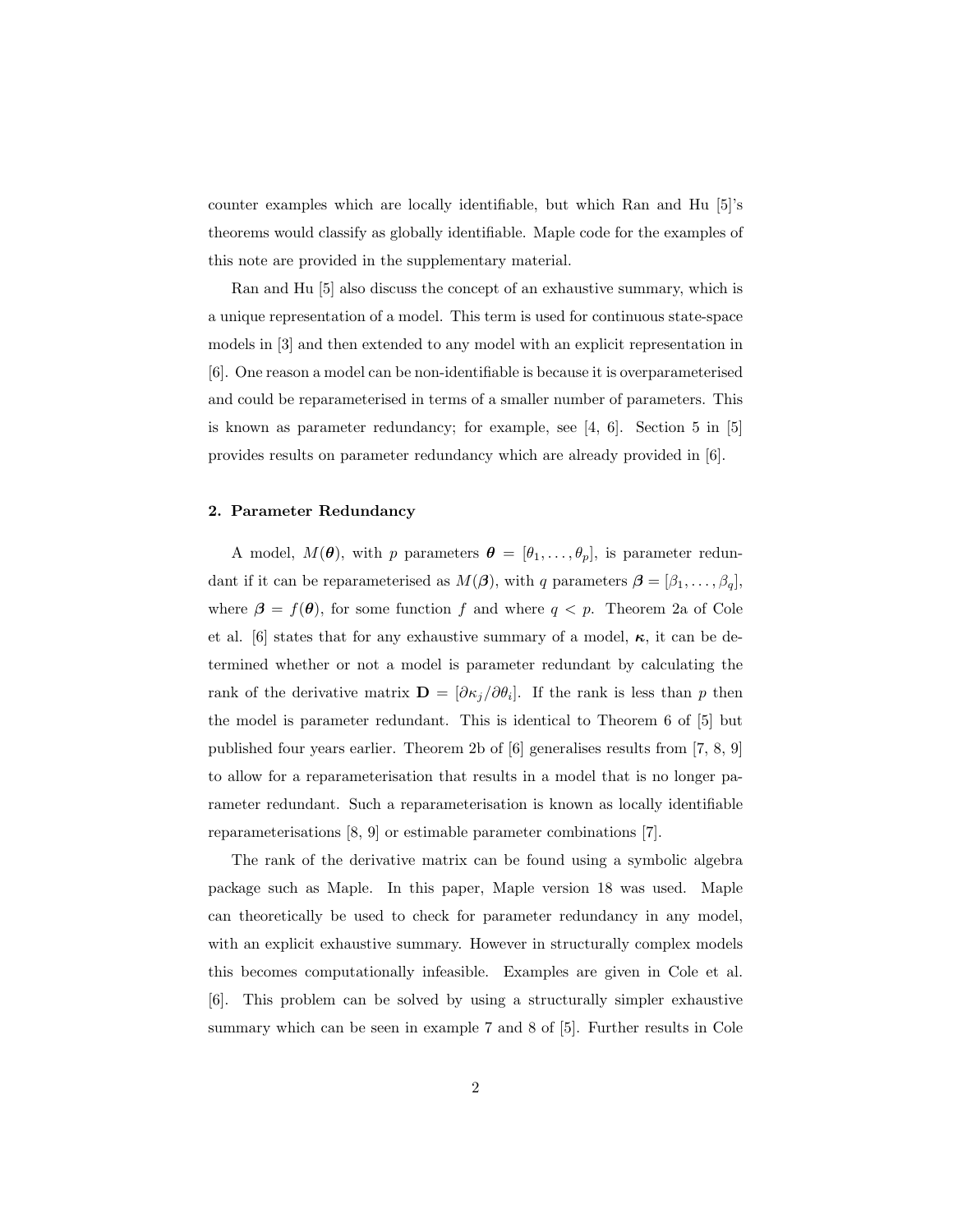et al. [6] provide a framework for finding simpler exhaustive summaries using reparameterisation. Primarily the use of this framework has been in ecological models, see for example [10, 11], however [6] also demonstrates the use of this method in compartment models.

#### 3. Local and Global Identifiability

A model,  $M(\theta)$ , is globally identifiable if  $M(\theta_1) = M(\theta_2)$  implies that  $\theta_1 = \theta_2$ , is locally identifiable if there exists an open neighbourhood of any  $\theta$  such that this is true. Otherwise  $M(\theta)$  is non-identifiable. A parameter redundant model will be non-identifiable [4, 6].

The first class of models examined in [5] are Multiple-Input Multiple-Output (MIMO) models, which are defined by  $y_i = f_i(\mathbf{x}, \boldsymbol{\theta})$ , where  $\mathbf{x} = [x_1, \dots, x_n]$  is the input vector of length  $n, y = [y_1, \ldots, y_m]$  is the output vector of length  $m$ and  $\boldsymbol{\theta} = [\theta_1, \dots, \theta_k]$  is a vector of k parameters. Theorem 1 of [5] states that the MIMO model is globally identifiable if and only if the partial derivative matrix  $\mathbf{D} = [\partial f_i / \partial \theta_i]$  is of full column rank.

Consider an example where  $y_1 = a^2x_1 + b^2x_2$  and  $y_2 = ax_1$ , with parameters  $\theta = [a, b]$ . If  $a = 1$  and  $b = 2$  then the output is  $y_1 = x_1 + 4x_2$  and  $y_2 = x_1$ . If  $a = 1$  and  $b = -2$  then the output is identical. As two different values of the parameter b give the same output the model is locally identifiable unless the parameter space is restricted. Using Theorem 1 of [5] the partial derivative matrix

$$
\mathbf{D} = \begin{bmatrix} \frac{\partial f_i}{\partial \theta_j} \end{bmatrix} = \begin{bmatrix} 2ax_1 & 2bx_2 \\ x_1 & 0 \end{bmatrix}
$$
 (1)

is of full column rank 2, which leads to the incorrect conclusion that the model is globally identifiable. Using the methods of [6] with exhaustive summary  $\kappa = [a^2x_1 + b^2x_2, ax_1]^T$  the resulting derivative matrix is the transpose of (1). However this is only used to distinguish whether or not a model is nonidentifiable. Theorem 9 of [6] gives a test for global identifiability by solving the set of equations  $\kappa_i = \eta_i$ . A unique solution indicates the model is globally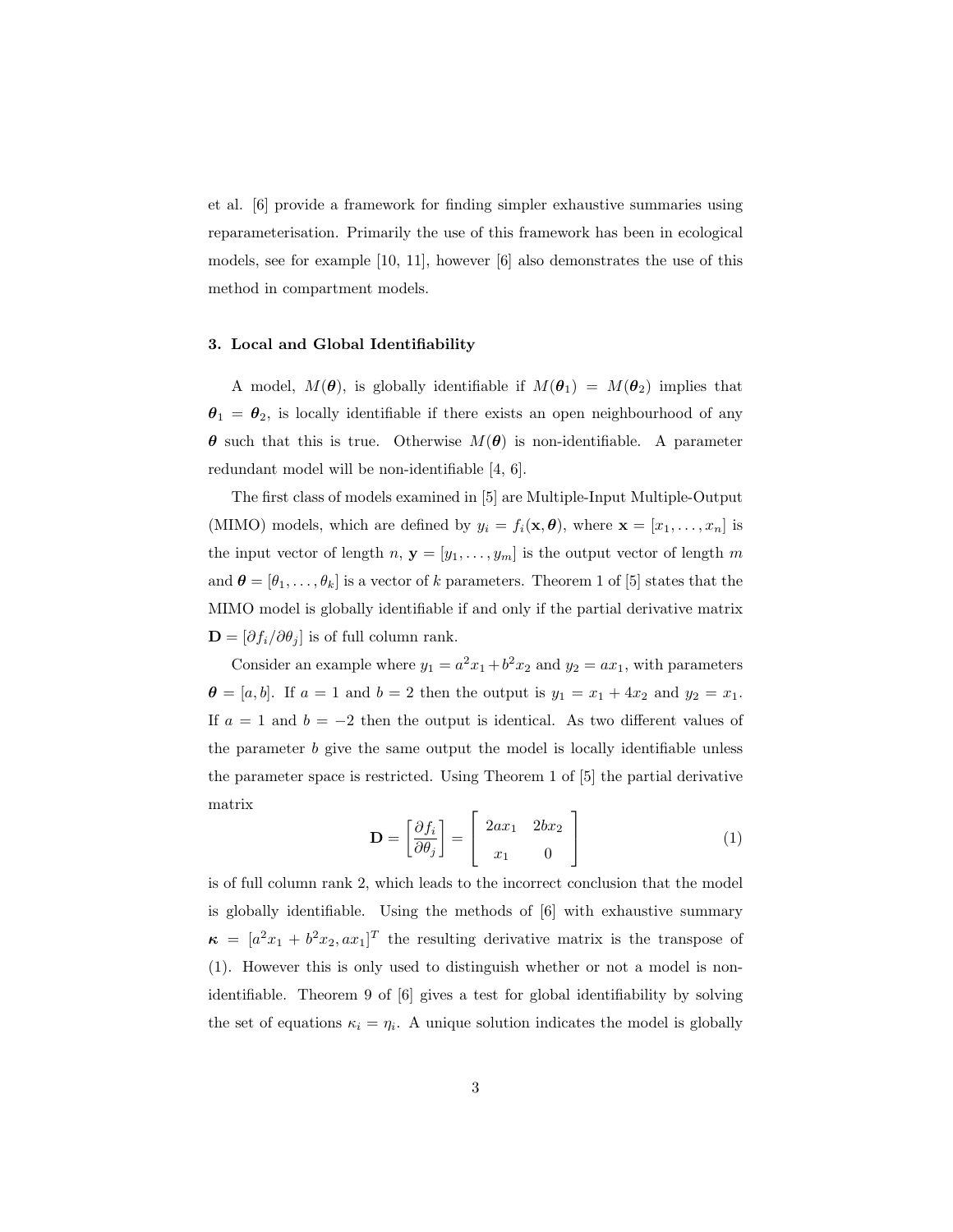identifiable, otherwise a model with a full rank derivative matrix would be locally identifiable. There is a unique solution for a of  $\eta_2/x_1$  however there are two solutions for b of  $\pm \sqrt{(\eta_1 x_1 - \eta_2^2)/(\bar{x}_1 x_2)}$ , unless  $\eta_1 x_1 = \eta_2^2$ . Except when  $\eta_1 x_1 = \eta_2^2$ , the model is not globally identifiable and is only locally identifiable.

Theorem 4 of [5] tests identifiability of a stochastic model, using an exhaustive summary,  $s(\theta)$ . If the Jacobian matrix  $J = \partial s / \partial \theta$  is full rank, then under certain conditions the model is globally identifiable. Example 4 of [5] considers a second-order state-space model with

$$
\begin{bmatrix} x_1(t+1) \\ x_2(t+1) \end{bmatrix} = \begin{bmatrix} \theta_1 & 0 \\ 1 & \theta_2 \end{bmatrix} \begin{bmatrix} x_1(t) \\ x_2(t) \end{bmatrix}, y(t) = x_2(t), x_1(0) = x_2(0) = 0,
$$

where the parameters are  $\boldsymbol{\theta} = [\theta_1, \theta_2]$  and  $\epsilon(t)$  follows a Gaussian distribution with mean 0 and variance 1. Theorem 4 of  $[5]$  is used to show the model is globally identifiable. However this model is in fact locally identifiable. Consider the output given by equation (57) of [5], which is

$$
\begin{bmatrix} y(1) \\ y(2) \\ y(3) \\ y(4) \end{bmatrix} = \begin{bmatrix} 0 \\ \epsilon(0) \\ (\theta_1 + \theta_2)\epsilon(0) + \epsilon(1) \\ (\theta_1^2 + \theta_1\theta_2 + \theta_2^2)\epsilon(0) + (\theta_1 + \theta_2)\epsilon(1) + \epsilon(2) \end{bmatrix}.
$$

If  $\theta_1 = 0$  and  $\theta_2 = 2$  or  $\theta_1 = 2$  and  $\theta_2 = 0$  then  $y(3) = 2\epsilon(0) + \epsilon(1)$  and  $y(4) = 4\epsilon(0) + 2\epsilon(1) + \epsilon(2)$ . As there are two parameter values that give identical output this model is locally not globally identifiable. To use the methods of [6] for detecting global identifiability we first find a simpler exhaustive summary. The original exhaustive summary used in [5] is

$$
\kappa(\theta) = \begin{bmatrix} \theta_1 + \theta_2 \\ \theta_1^2 + \theta_1 \theta_2 + \theta_2^2 \\ (\theta_1 + \theta_2)^2 + 1 \\ (\theta_1 + \theta_2)(\theta_1^2 + \theta_1 \theta_2 + \theta_2^2 + 1) \\ (\theta_1^2 + \theta_1 \theta_2 + \theta_2^2)^2 + (\theta_1 + \theta_2)^2 + 1 \end{bmatrix}
$$

,

with parameters  $\boldsymbol{\theta} = [\theta_1, \theta_2]$ . A reparameterisation is  $\mathbf{s} = [s_1, s_2]^T = [\theta_1 +$  $\theta_2$ ,  $\theta_1^2 + \theta_1 \theta_2 + \theta_2^2$ <sup>T</sup>. The original exhaustive summary can be rewritten as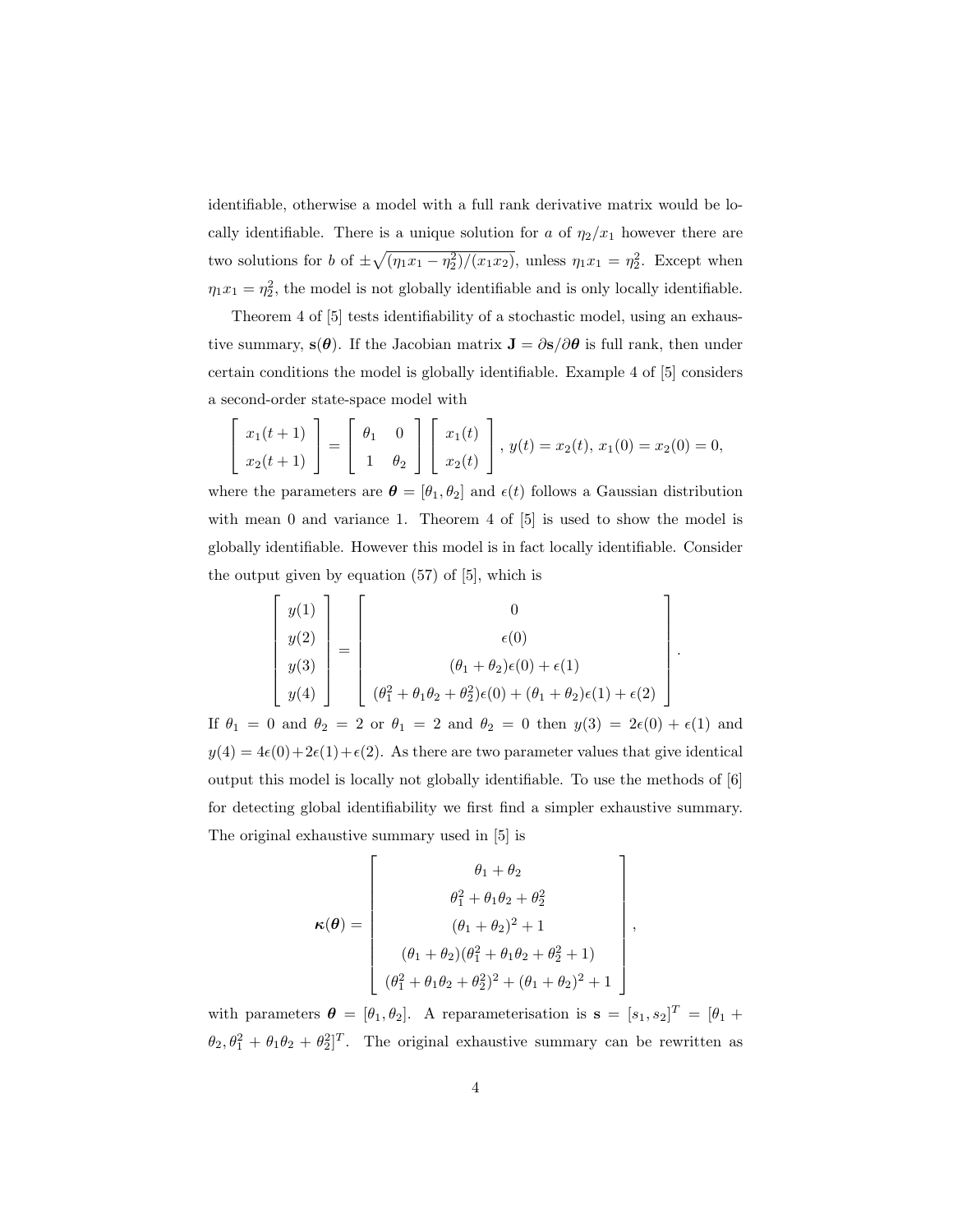$\boldsymbol{\kappa}(\mathbf{s}) = [s_1, s_2, s_1^2 + 1, s_1(s_2 + 1), s_1^2 + s_2^2 + 1]^T$ . The derivative matrix

| $\frac{\partial \kappa(s)}{\partial s} = \begin{vmatrix} 1 & 0 & 2s_1 & s_2 + 1 & 2s_1 \\ 0 & 1 & 0 & s_1 & 2s_2 \end{vmatrix}$ |  |       |        |
|---------------------------------------------------------------------------------------------------------------------------------|--|-------|--------|
| $\begin{array}{ ccc } \hline 0 & 1 & 0 \\ \hline \end{array}$                                                                   |  | $S_1$ | $2s_2$ |

is of full rank 2, therefore by Theorem 8 of [6] s is an exhaustive summary and the model is at least locally identifiable. However there are two solution to the equation  $\mathbf{s} = \eta$ ,  $\theta_1 = \eta_1/2 - \sqrt{4\eta_2 - 3\eta_1^2}/2$ ,  $\theta_2 = \eta_1/2 + \sqrt{4\eta_2 - 3\eta_1^2}/2$  and  $\theta_1 = \eta_1/2 + \sqrt{4\eta_2 - 3\eta_1^2}/2, \ \theta_2 = \eta_1/2 - \sqrt{4\eta_2 - 3\eta_1^2}/2, \text{ except when } 4\eta_2 = 3\eta_1^2.$ By Theorem 9 of [6], this model is only locally identifiable, if  $4\eta_2 \neq 3\eta_1^2$ .

#### 4. Discussion

Ran and Hu [5] provide theorems for checking whether a model is locally identifiability in models used in machine learning. Global identifiability cannot generally be checked by calculating the rank of an appropriate Jacobian or derivative matrix.

Acknowledgements The author would like to thank Dr Neil Evans and Prof Byron Morgan for helpful discussions of this paper.

- [1] T. J. Rothenberg, Identification in parametric models, Econometrica 39 (1971) 577-591.
- [2] L. A. Goodman, Exploratory latent structure analysis using both identifiable and unidentifiable models, Biometrika 61 (1974) 215-231.
- [3] E. Walter, Y. Lecourtier, Global approaches to identifiability testing for linear and nonlinear state space models, Mathematics and Computers in Simulation 24 (1982) 472-482.
- [4] E. A. Catchpole, B. J. T. Morgan, Detecting parameter redundancy, Biometrika 84 (1997) 187-196.
- [5] Z.-Y. Ran, B.-G. Hu, Determining structural identifiability of parameter learning machines, Neurocomputing 127 (2014) 88-97.